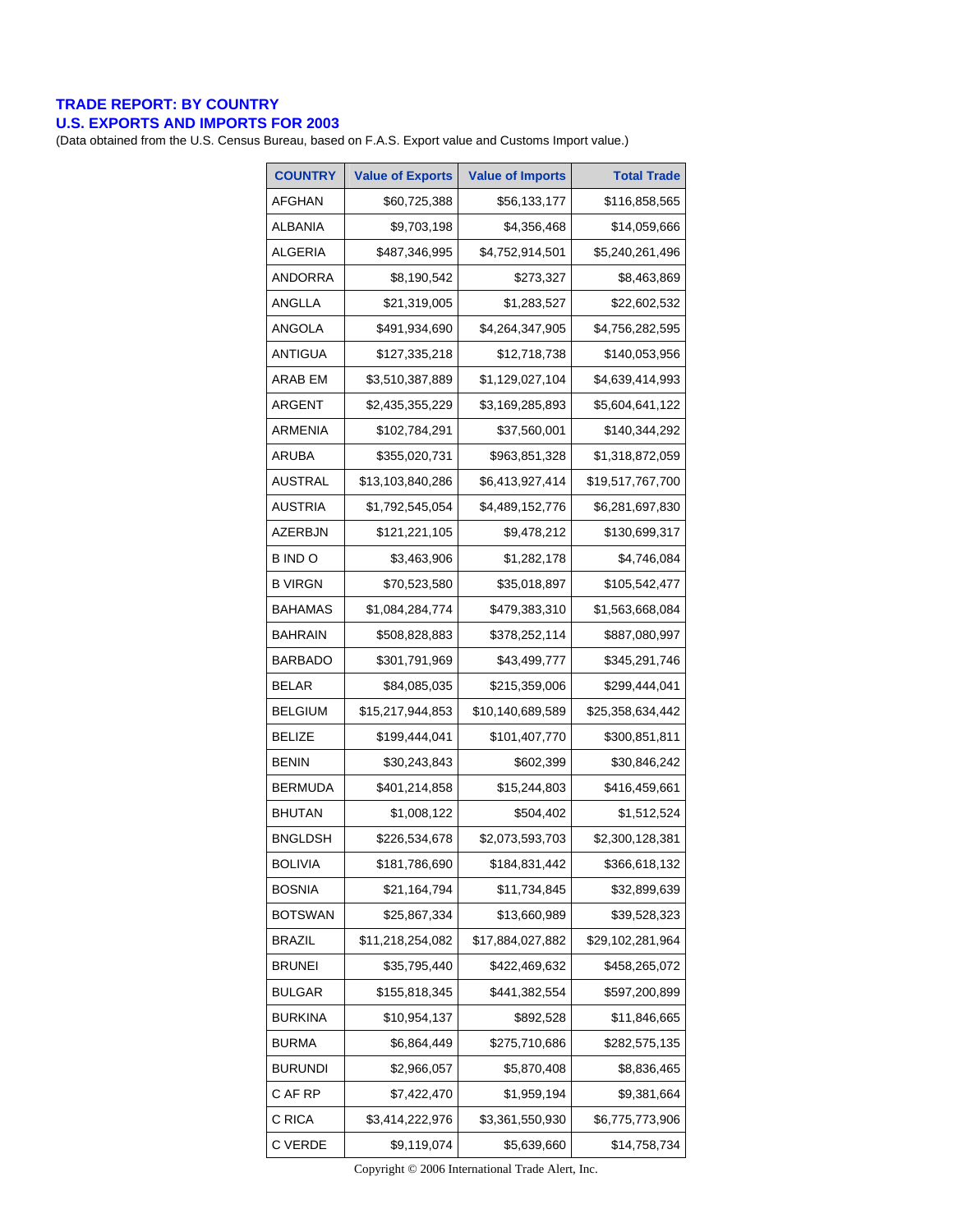| <b>COUNTRY</b> | <b>Value of Exports</b> | <b>Value of Imports</b> | <b>Total Trade</b> |
|----------------|-------------------------|-------------------------|--------------------|
| CAMBOD         | \$57,919,249            | \$1,262,762,156         | \$1,320,681,405    |
| CAMROON        | \$90,761,446            | \$213,978,567           | \$304,740,013      |
| CANADA         | \$169,480,936,587       | \$224,166,069,969       | \$393,647,006,556  |
| CAYMAN         | \$309,560,403           | \$11,777,048            | \$321,337,451      |
| CHAD           | \$64,374,425            | \$22,441,843            | \$86,816,268       |
| CHILE          | \$2,719,326,289         | \$3,703,125,705         | \$6,422,451,994    |
| CHINA          | \$28,418,493,321        | \$152,379,235,541       | \$180,797,728,862  |
| COCOS I        | \$576,026               | \$235,002               | \$811,028          |
| <b>COLOMB</b>  | \$3,754,726,020         | \$6,385,465,274         | \$10,140,191,294   |
| <b>COMOROS</b> | \$568,440               | \$4,012,042             | \$4,580,482        |
| CONGO B        | \$78,808,079            | \$432,767,451           | \$511,575,530      |
| CONGO C        | \$30,607,308            | \$174,453,748           | \$205,061,056      |
| COOK IS        | \$2,102,321             | \$3,006,480             | \$5,108,801        |
| CRIST I        | \$1,034,996             | \$358,376               | \$1,393,372        |
| CROATIA        | \$196,750,441           | \$180,743,517           | \$377,493,958      |
| CUBA           | \$260,813,689           | \$301,703               | \$261,115,392      |
| CYPRUS         | \$326,864,693           | \$24,772,615            | \$351,637,308      |
| CZECH          | \$672,269,318           | \$1,394,302,915         | \$2,066,572,233    |
| <b>DENMARK</b> | \$1,548,392,301         | \$3,718,371,889         | \$5,266,764,190    |
| <b>DJIBUTI</b> | \$34,307,854            | \$615,451               | \$34,923,305       |
| DOM REP        | \$4,213,554,761         | \$4,455,080,133         | \$8,668,634,894    |
| DOMINCA        | \$34,353,745            | \$5,252,308             | \$39,606,053       |
| E TIMOR        | \$466,576               | \$141,067               | \$607,643          |
| ECUADOR        | \$1,448,351,596         | \$2,720,880,712         | \$4,169,232,308    |
| EGYPT          | \$2,660,207,219         | \$1,143,812,212         | \$3,804,019,431    |
| EQ GUIN        | \$336,336,083           | \$903,522,515           | \$1,239,858,598    |
| ERITREA        | \$87,110,735            | \$251,414               | \$87,362,149       |
| <b>ESTONIA</b> | \$120,574,592           | \$181,607,253           | \$302,181,845      |
| <b>ETHIOP</b>  | \$409,138,258           | \$30,495,628            | \$439,633,886      |
| <b>F GUIAN</b> | \$155,708,783           | \$3,394,127             | \$159,102,910      |
| F SO AN        | \$336,364               | \$66,763                | \$403,127          |
| <b>FALK IS</b> | \$988,431               | \$5,114,106             | \$6,102,537        |
| <b>FAROE</b>   | \$13,382,154            | \$17,251,443            | \$30,633,597       |
| <b>FIJI</b>    | \$19,599,979            | \$175,393,308           | \$194,993,287      |
| <b>FINLAND</b> | \$1,713,771,919         | \$3,597,995,269         | \$5,311,767,188    |
| FR GERM        | \$28,847,947,632        | \$68,046,987,679        | \$96,894,935,311   |
| FR POLY        | \$91,509,267            | \$47,930,602            | \$139,439,869      |
| <b>FRANCE</b>  | \$17,068,156,840        | \$29,221,177,575        | \$46,289,334,415   |
| <b>G BISAU</b> | \$1,238,467             | \$1,912,498             | \$3,150,965        |
| GABON          | \$62,995,871            | \$1,969,523,773         | \$2,032,519,644    |
| GAMBIA         | \$26,651,360            | \$134,172               | \$26,785,532       |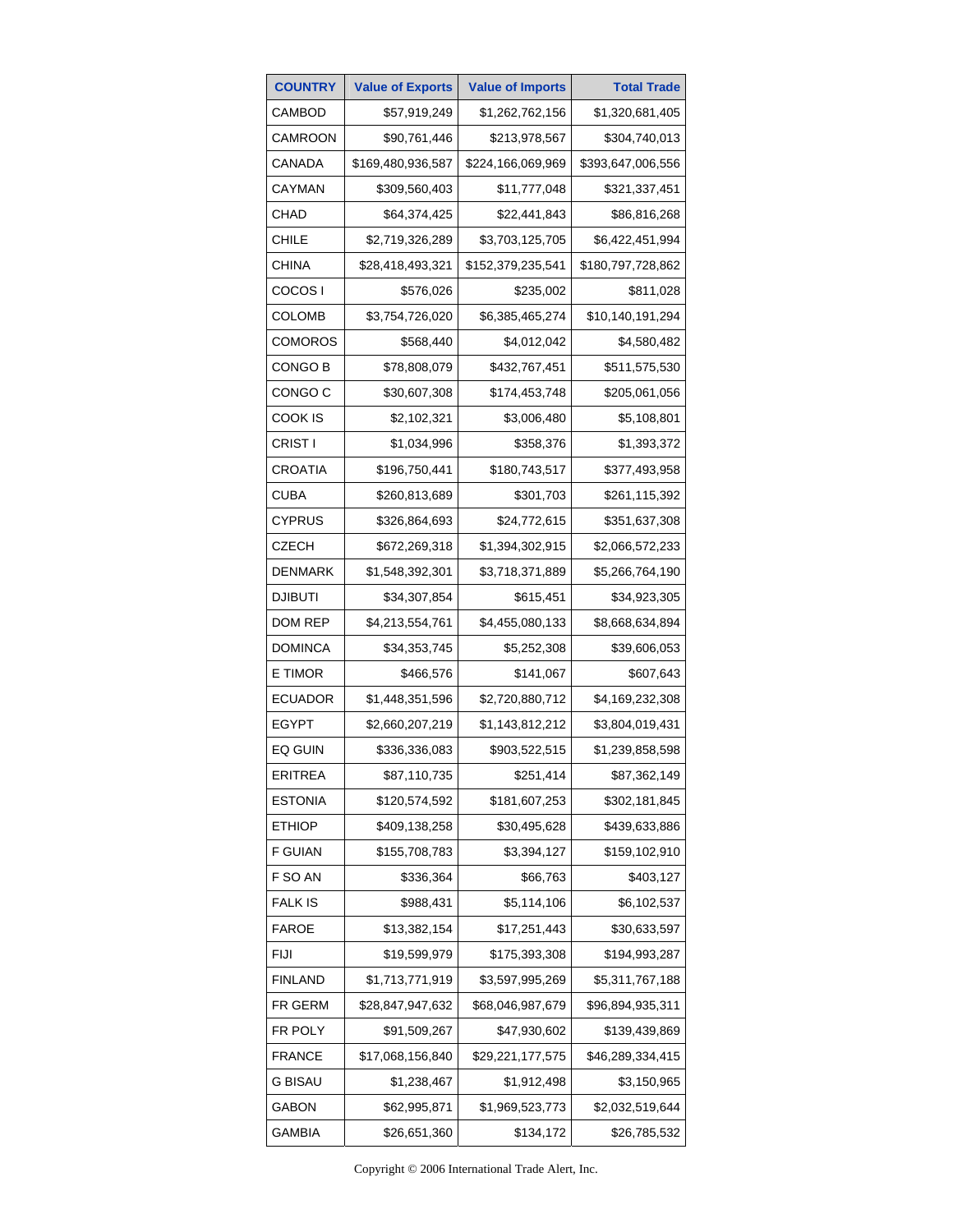| <b>COUNTRY</b> | <b>Value of Exports</b> | <b>Value of Imports</b> | <b>Total Trade</b> |
|----------------|-------------------------|-------------------------|--------------------|
| GAZA           | \$18,400                | \$952,585               | \$970,985          |
| GEORGIA        | \$131,465,335           | \$53,967,998            | \$185,433,333      |
| GHANA          | \$209,395,534           | \$81,859,237            | \$291,254,771      |
| GIBRALT        | \$14,036,146            | \$2,863,933             | \$16,900,079       |
| GREECE         | \$1,191,103,371         | \$616,012,343           | \$1,807,115,714    |
| GREENLD        | \$2,998,415             | \$13,917,168            | \$16,915,583       |
| GRENADA        | \$68,448,211            | \$7,601,847             | \$76,050,058       |
| GUADLPE        | \$45,393,329            | \$2,795,461             | \$48,188,790       |
| GUATMAL        | \$2,273,571,644         | \$2,945,269,230         | \$5,218,840,874    |
| GUINEA         | \$35,787,719            | \$69,226,213            | \$105,013,932      |
| GUYANA         | \$117,175,557           | \$118,281,473           | \$235,457,030      |
| HAITI          | \$639,778,780           | \$332,344,358           | \$972,123,138      |
| HEARD I        | \$405,615               | \$85,364                | \$490,979          |
| HG KONG        | \$13,542,088,077        | \$8,850,376,474         | \$22,392,464,551   |
| HONDURA        | \$2,844,902,107         | \$3,311,549,530         | \$6,156,451,637    |
| HUNGARY        | \$933,849,495           | \$2,699,278,426         | \$3,633,127,921    |
| <b>ICELAND</b> | \$242,251,461           | \$282,844,260           | \$525,095,721      |
| <b>INDIA</b>   | \$4,986,294,488         | \$13,052,831,632        | \$18,039,126,120   |
| INDNSIA        | \$2,520,100,370         | \$9,520,004,377         | \$12,040,104,747   |
| <b>IRAN</b>    | \$98,808,152            | \$161,245,399           | \$260,053,551      |
| IRAQ           | \$315,655,557           | \$4,573,841,702         | \$4,889,497,259    |
| <b>IRELAND</b> | \$7,698,515,657         | \$25,840,772,772        | \$33,539,288,429   |
| <b>ISRAEL</b>  | \$6,878,431,890         | \$12,770,216,142        | \$19,648,648,032   |
| <b>ITALY</b>   | \$10,570,069,899        | \$25,436,721,742        | \$36,006,791,641   |
| <b>IVY CST</b> | \$102,804,337           | \$489,748,257           | \$592,552,594      |
| JAMAICA        | \$1,469,583,474         | \$494,717,442           | \$1,964,300,916    |
| JAPAN          | \$52,063,765,389        | \$118,028,982,083       | \$170,092,747,472  |
| <b>JORDAN</b>  | \$491,993,540           | \$673,466,552           | \$1,165,460,092    |
| KAZAKHS        | \$168,263,957           | \$392,260,105           | \$560,524,062      |
| <b>KENYA</b>   | \$196,733,669           | \$249,179,756           | \$445,913,425      |
| KIRIBAT        | \$1,332,667             | \$1,798,663             | \$3,131,330        |
| KOR REP        | \$24,098,586,544        | \$36,963,335,897        | \$61,061,922,441   |
| <b>KUWAIT</b>  | \$1,509,073,337         | \$2,276,830,522         | \$3,785,903,859    |
| <b>KYRGYZS</b> | \$39,055,159            | \$10,984,587            | \$50,039,746       |
| LAOS           | \$4,721,426             | \$4,151,033             | \$8,872,459        |
| LATVIA         | \$123,995,156           | \$377,384,877           | \$501,380,033      |
| <b>LEBANON</b> | \$314,301,862           | \$92,313,313            | \$406,615,175      |
| <b>LESOTHO</b> | \$5,097,676             | \$393,311,830           | \$398,409,506      |
| LIBERIA        | \$33,369,493            | \$59,485,404            | \$92,854,897       |
| LIBYA          | \$225,546               |                         | \$225,546          |
| <b>LICHTEN</b> | \$15,943,502            | \$261,934,265           | \$277,877,767      |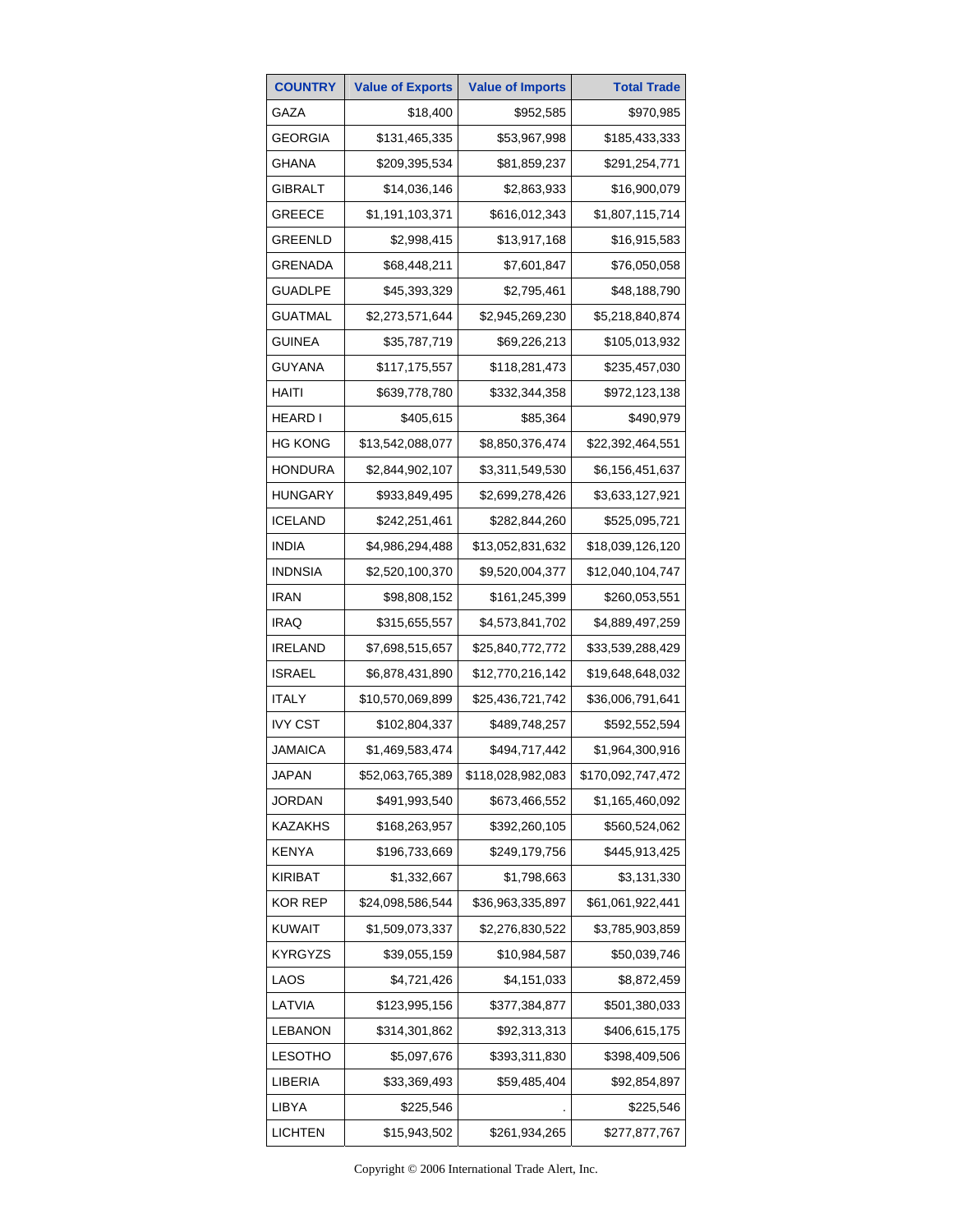| <b>COUNTRY</b> | <b>Value of Exports</b> | <b>Value of Imports</b> | <b>Total Trade</b> |
|----------------|-------------------------|-------------------------|--------------------|
| LITHUAN        | \$162,596,196           | \$347,305,929           | \$509,902,125      |
| LUXMBRG        | \$279,090,906           | \$264,949,420           | \$544,040,326      |
| <b>MACAO</b>   | \$54,566,002            | \$1,355,854,923         | \$1,410,420,925    |
| MACEDON        | \$26,337,218            | \$60,796,203            | \$87,133,421       |
| MADAGAS        | \$46,410,801            | \$383,668,187           | \$430,078,988      |
| MALAWI         | \$16,632,130            | \$76,896,105            | \$93,528,235       |
| <b>MALAYSA</b> | \$10,920,574,663        | \$25,437,683,706        | \$36,358,258,369   |
| MALDIVE        | \$6,579,641             | \$94,367,462            | \$100,947,103      |
| MALI           | \$31,476,277            | \$2,394,273             | \$33,870,550       |
| MALTA          | \$201,574,616           | \$372,800,953           | \$574,375,569      |
| MARSHAL        | \$28,128,359            | \$27,108,686            | \$55,237,045       |
| <b>MARTINQ</b> | \$21,686,646            | \$563,490               | \$22,250,136       |
| MAURIT         | \$32,010,223            | \$298,064,055           | \$330,074,278      |
| <b>MAURITN</b> | \$34,880,600            | \$929,050               | \$35,809,650       |
| <b>MEXICO</b>  | \$97,457,419,506        | \$138,073,296,952       | \$235,530,716,458  |
| <b>MICRONS</b> | \$23,609,234            | \$14,346,532            | \$37,955,766       |
| MOLDOVA        | \$25,188,219            | \$42,936,729            | \$68,124,948       |
| <b>MONACO</b>  | \$50,302,340            | \$21,584,128            | \$71,886,468       |
| MONGOLA        | \$20,676,897            | \$183,440,811           | \$204,117,708      |
| <b>MONSRAT</b> | \$7,965,787             | \$1,323,459             | \$9,289,246        |
| <b>MOROC</b>   | \$465,123,989           | \$385,167,741           | \$850,291,730      |
| <b>MOZAMBQ</b> | \$62,516,461            | \$8,373,132             | \$70,889,593       |
| N ANTIL        | \$747,116,847           | \$620,449,894           | \$1,367,566,741    |
| N CALDN        | \$43,244,633            | \$12,557,832            | \$55,802,465       |
| N ZEAL         | \$1,848,820,283         | \$2,403,358,124         | \$4,252,178,407    |
| NAMIBIA        | \$27,997,340            | \$123,248,646           | \$151,245,986      |
| NAURU          | \$1,865,039             | \$283,770               | \$2,148,809        |
| NEPAL          | \$16,324,194            | \$171,315,932           | \$187,640,126      |
| <b>NETHLDS</b> | \$20,702,904,510        | \$10,971,871,222        | \$31,674,775,732   |
| <b>NEW GUI</b> | \$30,275,992            | \$66,091,341            | \$96,367,333       |
| <b>NICARAG</b> | \$502,826,151           | \$769,316,154           | \$1,272,142,305    |
| <b>NIGER</b>   | \$33,633,604            | \$3,996,839             | \$37,630,443       |
| <b>NIGERIA</b> | \$1,029,030,763         | \$10,393,624,141        | \$11,422,654,904   |
| <b>NIUE</b>    | \$61,803                | \$117,639               | \$179,442          |
| NO KOR         | \$7,977,400             | \$59,222                | \$8,036,622        |
| <b>NORFOLK</b> | \$337,012               | \$1,577,639             | \$1,914,651        |
| <b>NORWAY</b>  | \$1,467,502,580         | \$5,212,444,203         | \$6,679,946,783    |
| oman           | \$323,139,423           | \$694,829,147           | \$1,017,968,570    |
| PAKISTN        | \$839,607,225           | \$2,531,463,491         | \$3,371,070,716    |
| PALAU          | \$15,902,826            | \$1,633,307             | \$17,536,133       |
| <b>PANAMA</b>  | \$1,848,012,568         | \$301,242,372           | \$2,149,254,940    |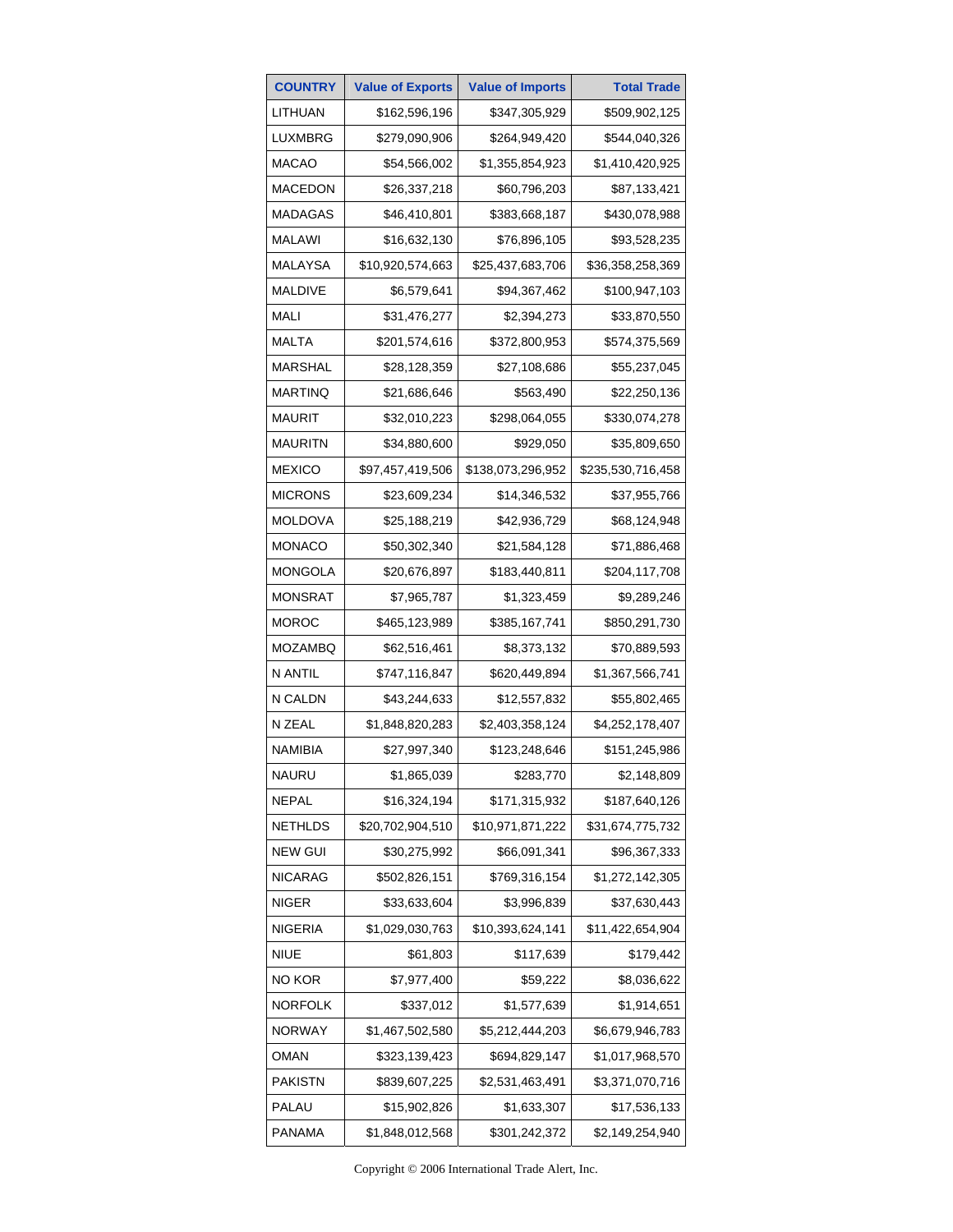| <b>COUNTRY</b> | <b>Value of Exports</b> | <b>Value of Imports</b> | <b>Total Trade</b> |
|----------------|-------------------------|-------------------------|--------------------|
| PARAGUA        | \$488,774,713           | \$53,277,006            | \$542,051,719      |
| PERU           | \$1,706,809,907         | \$2,406,829,087         | \$4,113,638,994    |
| PHIL R         | \$7,992,187,794         | \$10,060,924,533        | \$18,053,112,327   |
| <b>PITCARN</b> | \$3,031,593             | \$482,063               | \$3,513,656        |
| <b>POLAND</b>  | \$758,661,499           | \$1,325,825,656         | \$2,084,487,155    |
| <b>PORTUGL</b> | \$862,821,584           | \$1,967,280,217         | \$2,830,101,801    |
| QATAR          | \$408,477,608           | \$331,317,635           | \$739,795,243      |
| <b>REP SAF</b> | \$2,821,197,695         | \$4,637,576,273         | \$7,458,773,968    |
| <b>REUNION</b> | \$2,147,091             | \$2,101,520             | \$4,248,611        |
| ROMANIA        | \$366,923,301           | \$730,193,440           | \$1,097,116,741    |
| RUSSIA         | \$2,450,199,316         | \$8,598,197,050         | \$11,048,396,366   |
| <b>RWANDA</b>  | \$7,918,639             | \$2,608,102             | \$10,526,741       |
| S ARAB         | \$4,595,968,006         | \$18,068,946,024        | \$22,664,914,030   |
| S HELN         | \$2,285,481             | \$5,603,423             | \$7,888,904        |
| S LUCIA        | \$121,159,150           | \$12,967,043            | \$134,126,193      |
| S VN GR        | \$46,484,027            | \$4,136,371             | \$50,620,398       |
| SALVADR        | \$1,823,770,637         | \$2,019,365,970         | \$3,843,136,607    |
| SAN MAR        | \$5,972,087             | \$9,387,333             | \$15,359,420       |
| SAO T P        | \$1,394,508             | \$91,319                | \$1,485,827        |
| SENEGAL        | \$101,974,763           | \$4,475,044             | \$106,449,807      |
| SEYCHEL        | \$7,162,995             | \$12,953,742            | \$20,116,737       |
| SIER LN        | \$28,250,318            | \$6,537,180             | \$34,787,498       |
| SINGAPR        | \$16,575,698,496        | \$15,158,180,104        | \$31,733,878,600   |
| SLOVAK         | \$115,203,219           | \$1,013,009,661         | \$1,128,212,880    |
| <b>SLVENIA</b> | \$139,471,668           | \$481,803,252           | \$621,274,920      |
| SOLMN I        | \$1,834,376             | \$989,155               | \$2,823,531        |
| SOMALIA        | \$7,020,377             | \$183,182               | \$7,203,559        |
| SP MQEL        | \$84,544                | \$2,647,176             | \$2,731,720        |
| <b>SPAIN</b>   | \$5,935,254,579         | \$6,707,832,167         | \$12,643,086,746   |
| <b>SRILKA</b>  | \$154,757,039           | \$1,807,402,512         | \$1,962,159,551    |
| ST K N         | \$59,060,204            | \$44,588,474            | \$103,648,678      |
| <b>SUDAN</b>   | \$26,141,473            | \$2,775,261             | \$28,916,734       |
| <b>SURINAM</b> | \$192,858,155           | \$140,063,554           | \$332,921,709      |
| SV JM I        | \$2,909,866             |                         | \$2,909,866        |
| SWAZLAN        | \$8,222,889             | \$162,149,180           | \$170,372,069      |
| SWEDEN         | \$3,225,451,332         | \$11,124,636,005        | \$14,350,087,337   |
| SWITZLD        | \$8,660,099,976         | \$10,667,871,843        | \$19,327,971,819   |
| SYRIA          | \$214,046,146           | \$258,877,610           | \$472,923,756      |
| <b>TAIWAN</b>  | \$17,487,898,568        | \$31,599,871,199        | \$49,087,769,767   |
| <b>TAJIKIS</b> | \$49,965,333            | \$7,326,158             | \$57,291,491       |
| <b>THAILND</b> | \$5,841,662,567         | \$15,180,650,185        | \$21,022,312,752   |